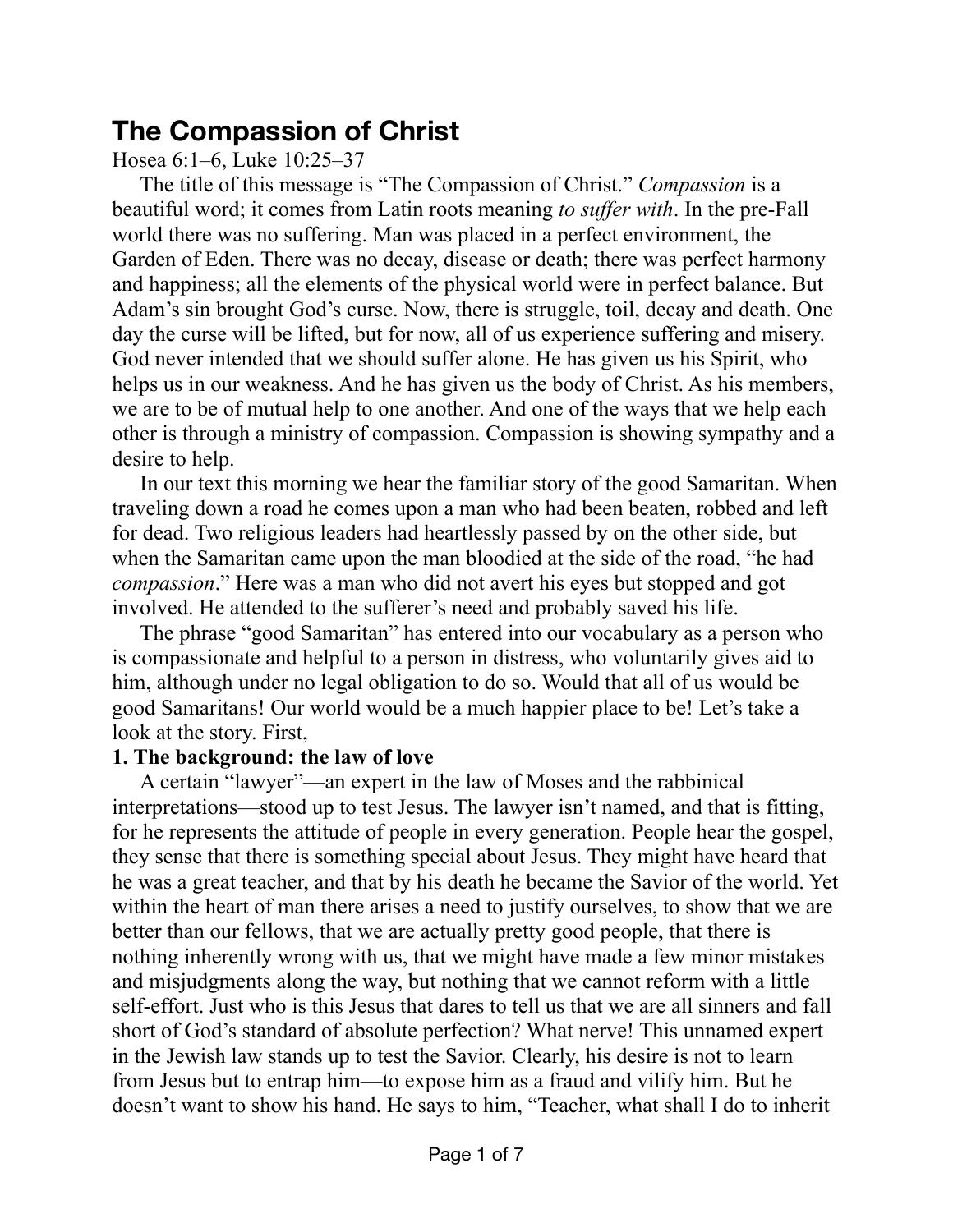eternal life?" He addresses him respectfully, calling him "Teacher." He recognizes that the man he is talking to is no dummy, but actually an intellectual heavyweight, a recognized expert, a force to be reckoned with. The Jews in the first century loved to quote the teachings of the rabbis: "Rabbi Hillel says this," "Rabbi Simeon says this." Their opinions might be in conflict, with no coherent resolution. What is truth, anyway? But people are following Jesus. Is he for real? So this lawyer stands up to challenge him. "Teacher, what shall I do to inherit eternal life?"

Jesus answers him with another question: "What is written in the law? What is your reading of it?" The man responds by citing Deuteronomy 6:5 and Leviticus 19:18: "'You shall love the Lord your God with all your heart, with all your soul, with all your strength, and with all your mind,' and 'your neighbor as yourself.'"

This was a good response. How many of us could have done that? How many of us know the law of Moses that well? To his credit, this lawyer didn't cite the oral tradition of the rabbis, he went right back to the inspired Scriptures. Here are two commands, both requiring perfect love: to love God with all our heart, and to love our neighbor. These are God's high and holy requirements for every person on the face of the earth. Five weeks ago I touched upon the first of these in my sermon entitled "Love God with All Your Mind." Here is humanity's fundamental duty: not only to *obey* God but to *love* him, to desire fellowship with him, to worship him. Each one of us should seriously ask ourselves, do I *love* God? Do I obey him, not just out of fear of being caught, but because I truly love him? Psalm 18 begins with the words, "I will love thee, O Lord, my strength." This was the Psalmist's heart. Is it our heart as well? This afternoon I will preach from that text; my sermon will be titled "I Will Love You." That ought to be the attitude of your heart, of my heart.

This morning we will focus on the second requirement, love for neighbor. Leviticus 19:18 plainly says, "Thou shalt love thy neighbor as thyself: I am the LORD." This is the second great commandment. The phrase "I am the LORD" is clearly added to get people's attention. Here is the Lawgiver. He refers to himself by his personal name: "I am the LORD"—Yahweh, the God who *is*, and "there is none beside me," the God who judges hearts, the God before whom every human person from every age, every family, every culture, every tradition will one day stand. God is announcing: "Here is my high and holy requirement; get ready for judgment day. How do you measure up?" Do you love your neighbor as yourself? *Do* you?

We have already observed that the lawyer's purpose was to challenge Christ, to test him, to entrap him, to discredit him. The lawyer was not sincere. Nevertheless, he gave a good answer, and Jesus commends him: "You have answered rightly; do this and you will live": What you have said is true. God rightly requires you and every other human being to love him with your whole heart, and to love your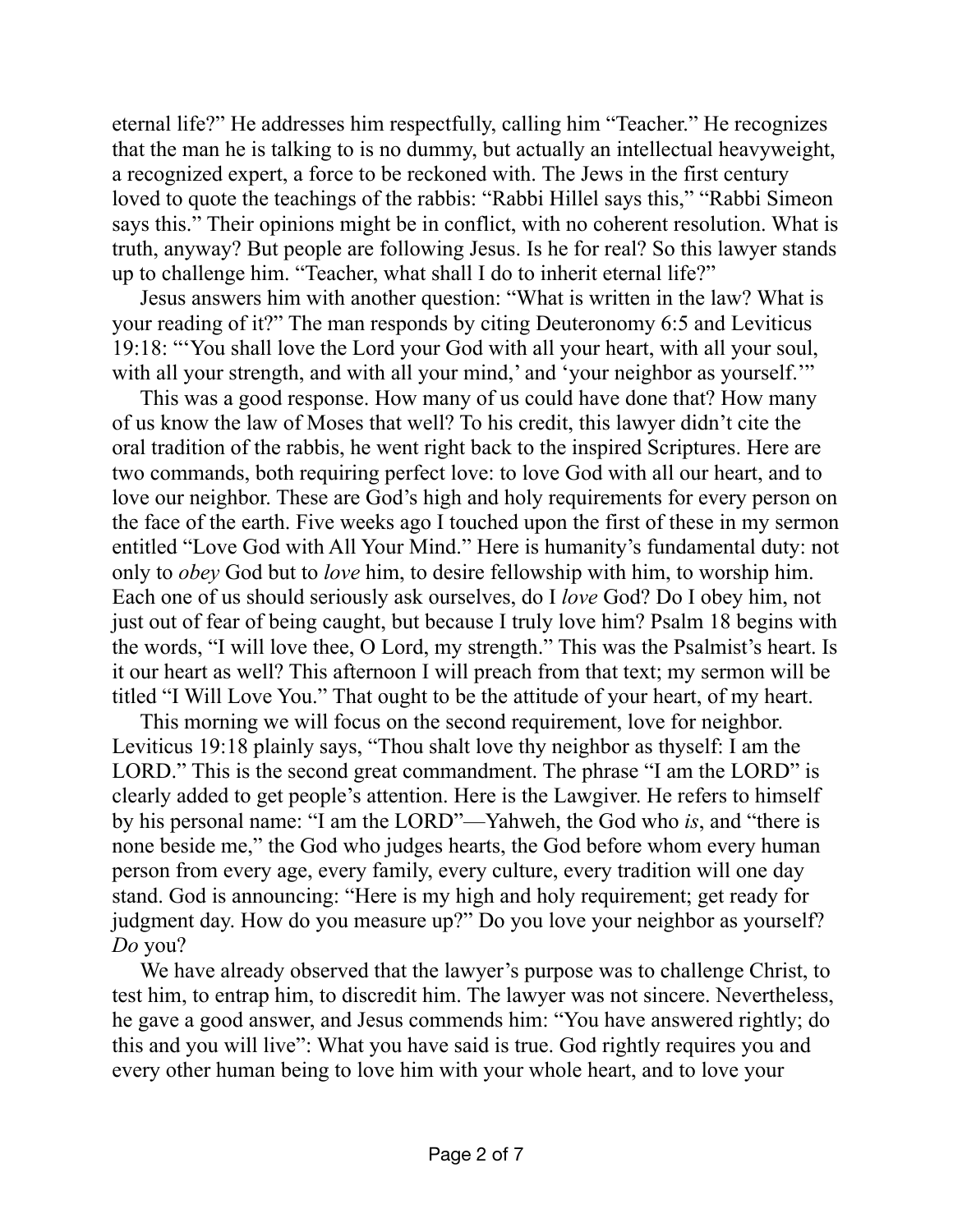neighbor truly. "You have answered rightly; *do this* and you will *live*." Was Jesus teaching salvation by works?

<span id="page-2-2"></span>The word for "do" is imperative, a command. That much is evident in the translation. But there are two ways to say this in the biblical Greek: there is the simple command in the aorist tense, but the word used in our text is *emphatic present* imperative.<sup>1</sup> The sense is *keep on doing this, do this continuously, do it as a habit*. What Jesus is saying is "Don't be content to do this once, and then feel that you have done your duty. Love your neighbor, treat him as you would treat yourself; do this every day of your life, not just when it is convenient, but all the time." With a little reflection it ought to be evident that every single human being falls short of this. Salvation by works is impossible because every son and daughter of Adam, descending from him by ordinary generation, falls short. There is no way that we can inherit eternal life by loving our neighbor, even if we do it perfectly from this moment forward, because the plain fact is that in the past we have failed to love our neighbor perfectly. Jesus' reply, "Do this, and you will live," is technically true, but there is only one person in history who has ever done this, and that is Jesus himself, God's anointed one. He is the sinless one who always and only and perfectly loved his neighbor. In fact, he loved his neighbor to the point of death. He died for unworthy sinners. But let's move on to point two, **2. The question: who is my neighbor?**

We read in verse 29, "But he, wanting to justify himself, said to Jesus, 'And who is my neighbor?"" Again, the lawyer's question was not sincere. He asked it, wanting to *justify* himself. He was not truly wanting to love his fellow man. He was only interested in establishing his own innocence before God. Jesus could have easily dismissed him. He could have said, "Now listen, buddy, you are not sincere. You are not really interested in knowing who is your neighbor. You are only interested in justifying yourself. I'm not going to let you go down that road. Get out of my sight. You're not worth the time of day." If he had done so, Jesus would have been perfectly justified. He would have called out the man's hypocrisy and shown him to be insincere.

<span id="page-2-3"></span>Verse 30 begins with the words, "Then Jesus *answered* and said." The word translated "answered" literally means *take up*.<sup>[2](#page-2-1)</sup> In spite of the lawyer's insincerity of heart, Jesus went out of his way to treat his question seriously. The question "Who is my neighbor?" is an important question, and Jesus wanted it recorded for all time for his people's benefit. The answer to "Who is my neighbor?" may

<span id="page-2-0"></span><sup>&</sup>lt;sup>[1](#page-2-2)</sup> ποίει (v. 28) is present imperative. The undifferentiated command (the default) is aorist. The present imperative is emphatic.

<span id="page-2-1"></span><sup>&</sup>lt;sup>[2](#page-2-3)</sup> "Take up what is said=reply ... ὑπολαβὼν ὁ Ἰησοῦς εἶπεν Lk 10:30," Bauer, Arndt and Gingrich lexicon, art. on ὑπολαμβάνω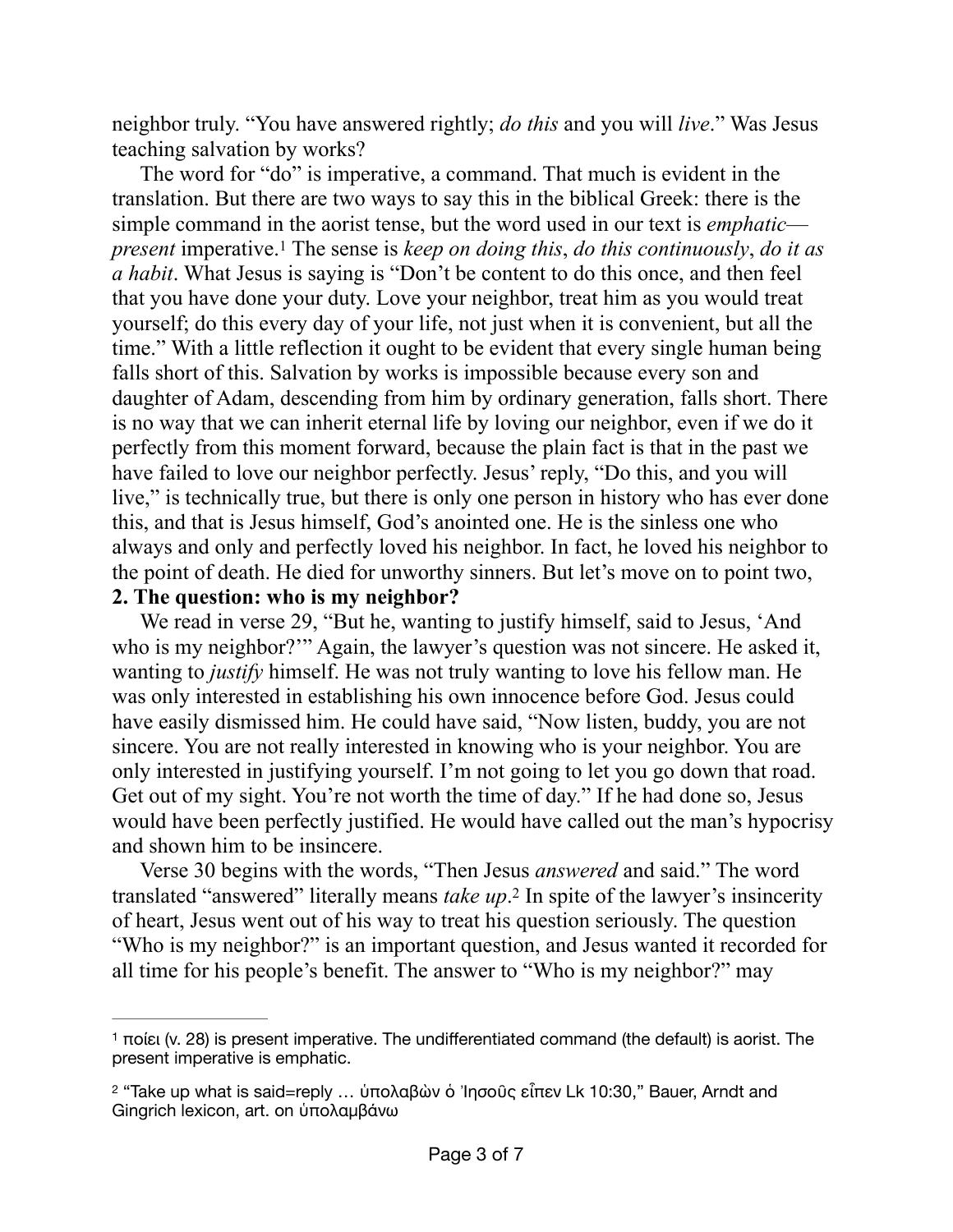surprise you. In answer to this question Jesus told the parable of the good Samaritan. It begins: "A certain man went down from Jerusalem to Jericho, and fell among thieves, who stripped him of his clothing, wounded him, and departed, leaving him half dead." There is a real economy of language here, but enough is said to give us an understanding of the situation. A traveler is on his way down from Jerusalem to Jericho. It is a lonely stretch of road and it *does* go down. The first time I traveled this route I was in a brand-new Mercedes-Benz tour bus; it had recently been purchased by the tour operator, and it was literally the first tour it had ever taken. It still had that "new car" smell about it. It was on a Sunday, and our tour group had celebrated the Lord's supper under a shady tree in Jericho. After looking around town, we climbed into our new tour bus and headed up to Jerusalem. I was struck by how the bus's diesel engine labored to climb up that road. Jericho is 846 feet *below* sea level; it is the lowest city in the world. Jerusalem, on the other hand, is about 2,500 feet *above* sea level, a 3,300-foot climb. Along the way there is a turn-off with a stone marker marking sea level. You can stand in front of this marker and have your picture taken below sea level.

So here in our story was a traveler going *down* from Jerusalem to Jericho. Perhaps he would have been a merchant going there to buy the dates that grow in the lush Jordan valley. But he "fell among" thieves. It is a lonely, desert road with plenty of rocks for bad guys to hide behind. Actually, the word "thieves" would be more accurately translated *robbers*—highwaymen who use force and violence in the commission of their crimes. Robbery, like theft, is the act of taking something that does not belong to you without the permission of its owner. But robbery has an extra element of force. In order for someone to be charged with the crime of robbery, that person must have threatened his victim with force.<sup>[3](#page-3-0)</sup> Clearly, in the present case, the traveler was not just threatened, but actually assaulted. The bandits "stripped him of his clothing, wounded him, and departed, leaving him half dead." Here, then, was a victim of a crime, bruised, bloodied and lying naked at the side of the road—an innocent victim, a fellow image-bearer who should have been treated with kindness, respect and love, as the law of God implicitly required— "Thou shalt love thy neighbor as thyself"—victimized, cruelly treated.

<span id="page-3-1"></span>Just the other night Norma and I read together the tragic story of the Levite's concubine who was sexually abused, ravished and murdered by the wicked men of Gibeah (Judg. 19). Such are the depths to which fallen human nature is capable, and it is horrifying. No human being should ever be brutalized. The sixth commandment ("Thou shalt not kill") requires kindness ("Be ye kind one to another"). Brothers and sisters, we of all people, who have been enlightened by the Spirit of God, ought to understand this. We ought to treat all people with kindness.

<span id="page-3-0"></span>https://www.thebusseylawfirm.com/crime-blog/theft-crimes/do-you-know-the-difference- [3](#page-3-1) between-theft-and-robbery/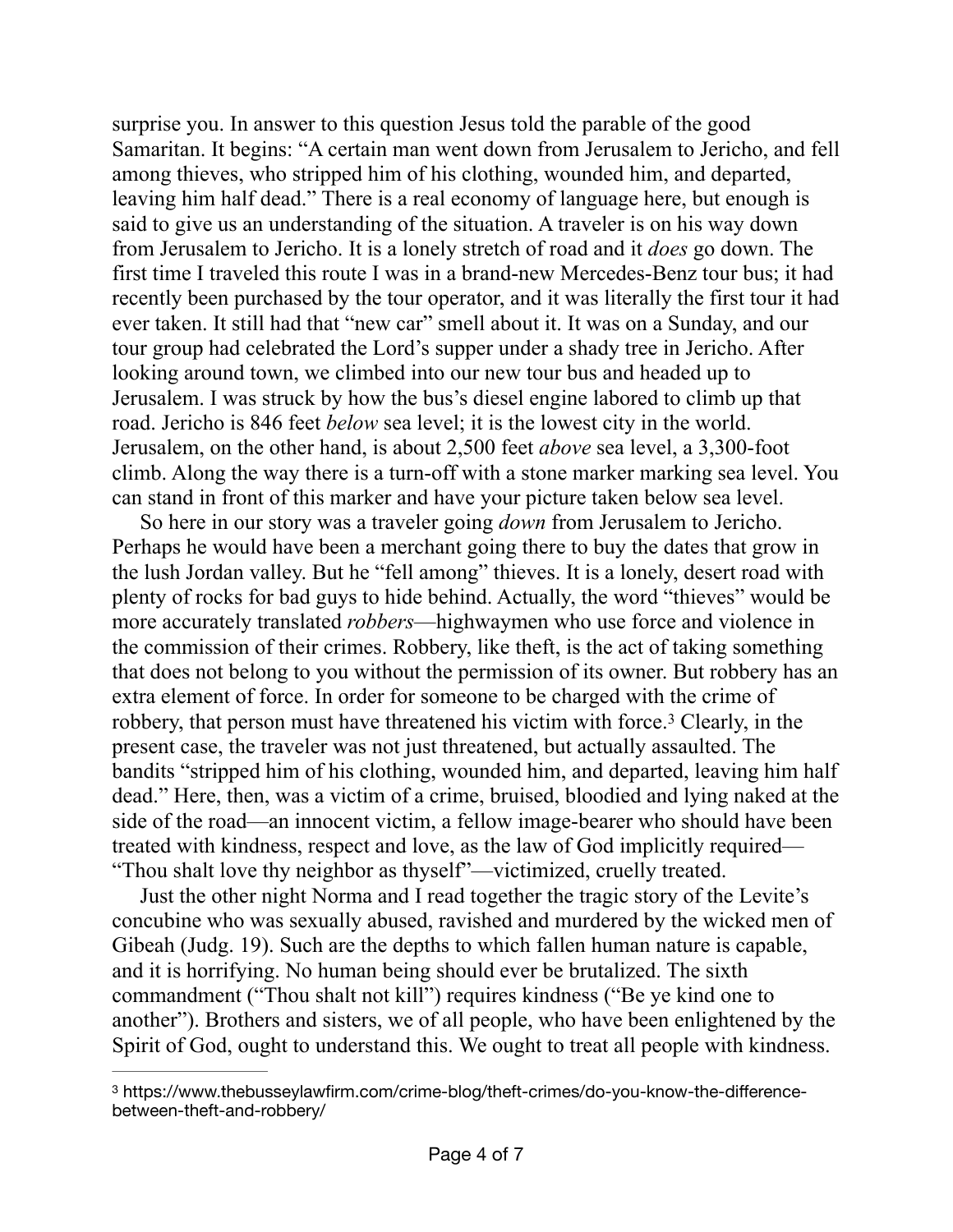Here in Jesus' story was a fellow human person, a fellow image-bearer, suffering alone. The phrase "half dead" is arresting, and ought to make us weep at the depths of human depravity.

But along come two men. When we see who these men are, it gives us hope. The first is a priest, a descendant of Aaron, brother of Moses, a man ordained by God to offer sacrifices in his temple. Here is a man who has studied the law and knows of God's requirements. Surely he knows the text "Thou shalt love thy neighbor as thyself"! Surely he will stop and help! But he does not. Rather, he averts his eyes and passes by on the other side. The wounded man's hopes are dashed. Again, he is alone, with no one to care for him. By and by he hears footsteps. This time it is a Levite. The Levites were men ordained by God to assist the priests in offering sacrifices. Many of the Levites were teachers of the law; they were men who knew God's law and instructed judges in principles of justice. Would he stop? No! He, too, averts his eyes and passes by on the other side. For a second time the wounded man's hopes are dashed. Still he lies in the hot sun in a pool of his own blood. The Levite is in a hurry to get to his destination. Perhaps he is afraid that if he stops to help he will incur the ire of the band of highwaymen, and they will attack *him*. Or perhaps he is just busy; he has appointments to keep, people to meet. Or perhaps he thinks that it is beneath his dignity and rank to get himself dirty to care for another human being. He considers himself more important than other people.

Finally, a certain Samaritan came along, and when he saw the traumatized wayfarer, he had compassion. He went up to the man, bandaged his wounds, poured on oil and wine to cleanse and soften the skin to promote healing. He set him on his own beast of burden, brought him to an inn, and took care of him. That brings us to point three,

## **3. The requirement: compassion**

<span id="page-4-1"></span>Notice particularly the words "when he saw him, he had *compassion*." The word rendered "he had compassion" refers to the bowels.<sup>[4](#page-4-0)</sup> To be moved with compassion is to be affected down to the inner core of one's being. We might say, "My heart goes out to you"; the people of Jesus' day would have said, "Your pitiful situation moves me right down to my bowels."

This word "compassion" is the heart of Jesus' parable. He is not simply telling us that the good Samaritan was compassionate; he is telling us that *we, too, are to be compassionate*, that if we fail to be compassionate, we are sinning. This shows us the far-reaching demands of God's holy law.

<span id="page-4-0"></span>σπλαγχνίζομαι (*splangnizomai*), to have pity, feel sympathy for someone, be moved with [4](#page-4-1) compassion, lit., to be moved in one's bowels (the bowels were thought to be the seat of love and pity); the Greek word is related to our word *spleen.*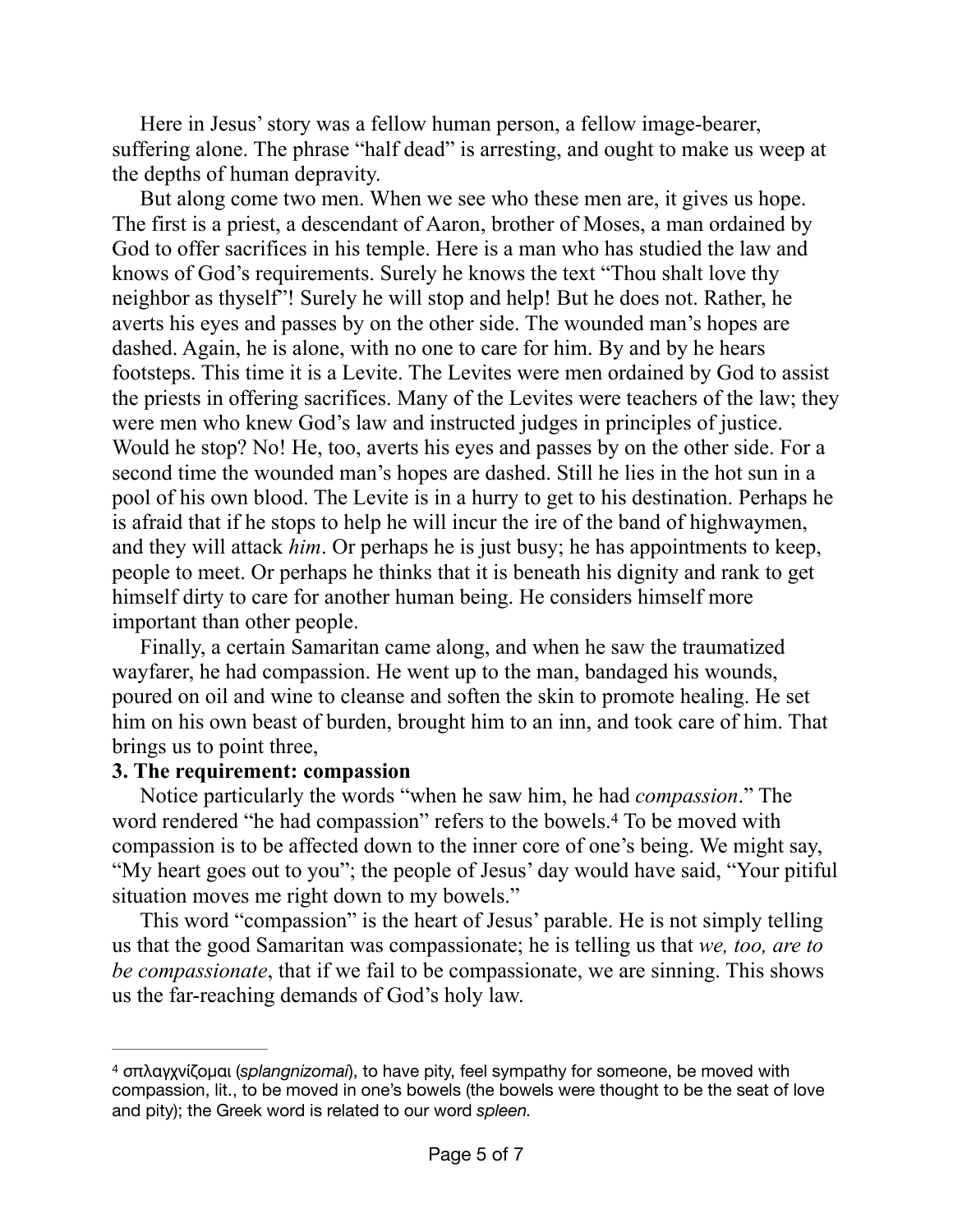But in telling the story of the good Samaritan, Jesus is actually telling us something about himself. *He* is the compassionate Savior! He is the one who saw us in our need and came to do something about it. He didn't just piously say, "I will pray for you, brother"—and then forget his promise. He got involved. He left the glories of heaven and came to this sin-cursed earth. He got involved with sinful, less-than-perfect creatures. He got down and dirty and showed us the way of compassion—the way of love. He went to the cross for us; this was the ultimate demonstration of compassion in all of history.

Jesus ended his parable with a question: "Which of these three do you think was neighbor to him who fell among the thieves?" He wanted to get the lawyer to think —and he wants to get *us* to think. God is absolutely sovereign. At all times he is working all things out according to the counsel of his will. With advances in communication and in travel, there is a sense in which everyone in the whole world is our neighbor. But we cannot expend our efforts on seven and a half billion people all at once. In the final analysis our neighbor is the person who God brings into our life, that we can help at a particular time.

Which one was neighbor? The lawyer answered, "He who showed mercy on him"—and he was right. "Mercy" is a synonym for *compassion*. God wants us to be merciful. "Blessed are the merciful, for they shall obtain mercy" (Matt. 5:7). In our Old Testament text God says, "I desire *mercy* and not sacrifice, and the knowledge of God more than burnt offerings" (Hosea 6:6). Ultimately, the one who perfectly shows mercy and compassion is the Lord Jesus Christ. "*Jesus, thou art all compassion*, pure, unbounded love thou art; visit us with thy salvation, enter every trembling heart. Breathe, O breathe thy loving Spirit into every troubled breast; let us all in thee inherit, let us find the promised rest.["5](#page-5-0)

<span id="page-5-1"></span>Today, many Christians celebrate Christ's resurrection. Now churches must preach everything that's in the Bible—and nothing that's *not* in the Bible. The fact is that Christ has not appointed a particular day for the church to celebrate his resurrection, so therefore the church has no authority to designate a particular Sunday as Easter Sunday. In the Bible, the first day of the week is called the Lord's day. The church celebrates Christ's resurrection fifty-two Lord's days a year! Here is the Man who perfectly exemplified compassion and mercy by going to the cross to die for his people's sin, and rising again bodily from the grave on the third day for his people's justification. Truly, Christ is the compassionate Savior. "We do not have a High Priest who cannot sympathize with our weaknesses, but was in all points tempted as we are, yet without sin" (Heb. 4:12).

Recently I was asked, "What can we do to enhance our love for one another?" It is an excellent question. What can we do to enrich body life, to build us up in love,

<span id="page-5-0"></span>[<sup>5</sup>](#page-5-1) https://opc.org/hymn.html?hymn\_id=449